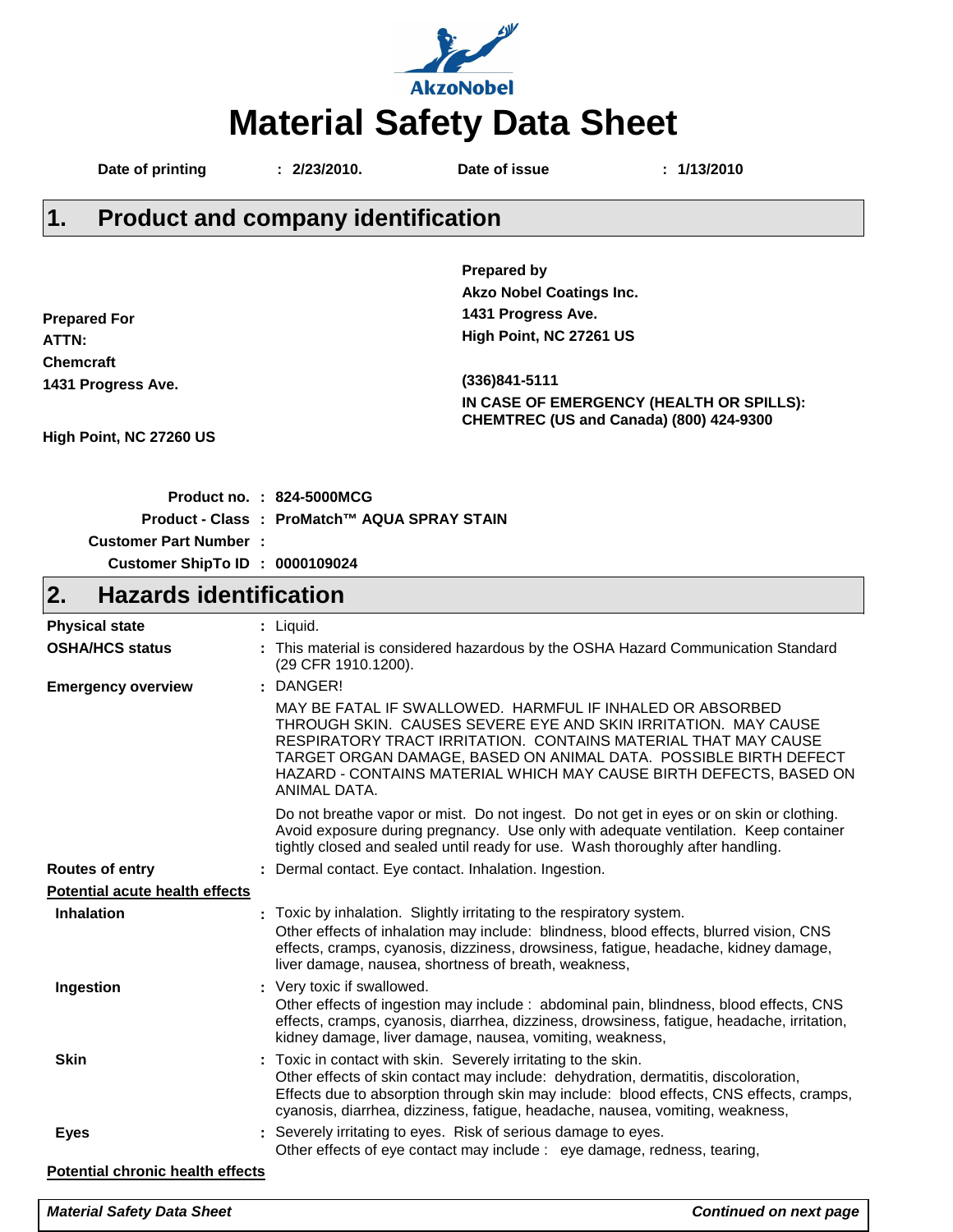# 824-5000MCG 0000109024 2/23/2010. 2/7 **2. Hazards identification** Carcinogenicity : No known significant effects or critical hazards. **Mutagenicity : No known significant effects or critical hazards. Teratogenicity :** Contains material which may cause birth defects, based on animal data. **Target organs** : Contains material which may cause damage to the following organs: blood, kidneys, lungs, liver, heart, brain, eyes, central nervous system (CNS).

**Medical conditions aggravated by over**skin disorders, liver conditions, kidney conditions, respiratory conditions, neurological **:** disorders, cardiovascular diseases,

### **exposure**

NOTICE: Reports have associated repeated and prolonged OVEREXPOSURE to solvents with permanent brain and nervous system damage. Intentional misuse by deliberately concentrating and inhaling the contents of this package may be harmful or fatal.

**See toxicological information (section 11)**

#### **Composition/information on ingredients 3.**

| <b>Name</b><br>methyl alcohol | CAS number % by weight Vapor pressure<br>67-56-1 | Hg)                       | <b>Exposure limits</b><br>13 kPa (97.68 mm OSHA PEL (United States).<br>TWA: $200$ ppm 8 hour(s).<br><b>ACGIH TLV (United States).</b><br>Absorbed through skin.<br>TWA: 200 ppm 8 hour(s).<br>STEL: 250 ppm 15 minute(s). |
|-------------------------------|--------------------------------------------------|---------------------------|----------------------------------------------------------------------------------------------------------------------------------------------------------------------------------------------------------------------------|
| 2-butoxyethanol               | 111-76-2                                         | 0.088 kPa (0.66<br>mm Hg) | <b>OSHA PEL (United States).</b><br>Absorbed through skin.<br>TWA: $50$ ppm 8 hour(s).<br><b>ACGIH TLV (United States).</b><br>TWA: $20$ ppm $8$ hour(s).                                                                  |

There are no additional ingredients present which, within the current knowledge of the supplier and in the concentrations applicable, are classified as hazardous to health or the environment and hence require reporting in this section.

### Get medical attention immediately. Call medical doctor or poison control center **:** immediately. Wash out mouth with water. If material has been swallowed and the exposed person is conscious, give small quantities of water to drink. Stop if the exposed person feels sick as vomiting may be dangerous. Do not induce vomiting unless directed to do so by medical personnel. Never give anything by mouth to an unconscious person. Get medical attention immediately if symptoms occur. Check for and remove any contact **:** lenses. Immediately flush eyes with plenty of water for at least 15 minutes, occasionally lifting the upper and lower eyelids. Get medical attention immediately if symptoms occur. In case of contact, immediately **:** flush skin with plenty of water for at least 15 minutes while removing contaminated clothing and shoes. Wash clothing before reuse. Clean shoes thoroughly before reuse. Get medical attention immediately if symptoms occur. Move exposed person to fresh air. **:** If not breathing, if breathing is irregular or if respiratory arrest occurs, provide artificial respiration or oxygen by trained personnel. Loosen tight clothing such as a collar, tie, belt or waistband. **First aid measures Eye contact Skin contact Inhalation Ingestion 4. Protection of first-aiders :** No action shall be taken involving any personal risk or without suitable training. If it is suspected that fumes are still present, the rescuer should wear an appropriate mask or self-contained breathing apparatus. It may be dangerous to the person providing aid to give mouth-to-mouth resuscitation. Wash contaminated clothing thoroughly with water before removing it, or wear gloves.

### **Fire-fighting measures 5.**

| Flammability of the product | : In a fire or if heated, a pressure increase will occur and the container may burst. |
|-----------------------------|---------------------------------------------------------------------------------------|
| <b>Flash point</b>          | : Closed cup: $>93.3$ °C ( $>200.0$ °F)                                               |
| <b>Flammable limits</b>     | : Lower: 1.13%<br>Upper: 36%                                                          |
| <b>Extinguishing media</b>  |                                                                                       |

### **Material Safety Data Sheet Continued on next page**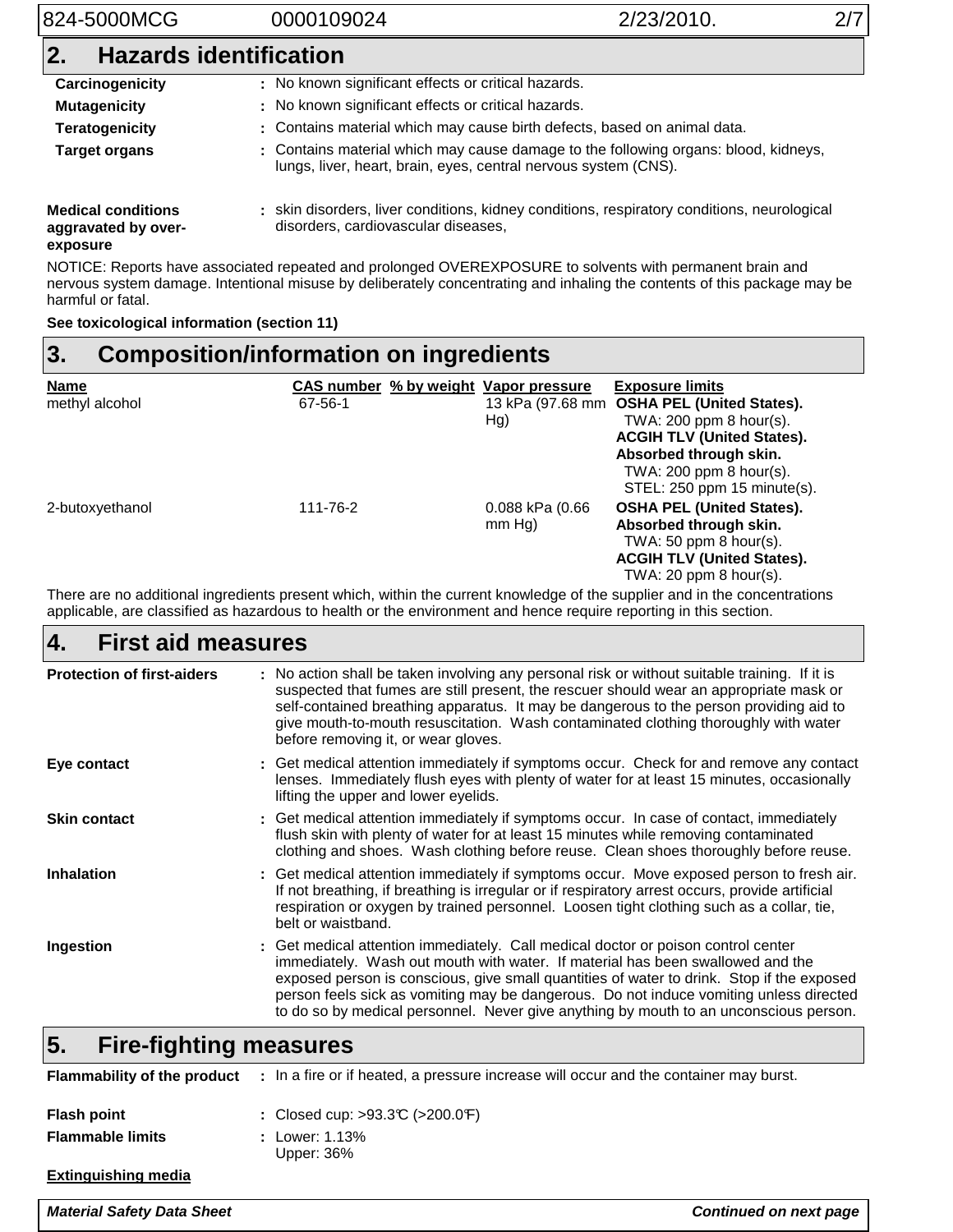# 824-5000MCG 0000109024 2/23/2010. 3/7

| 5.<br><b>Fire-fighting measures</b>                      |                                                                                                                                                                                                     |
|----------------------------------------------------------|-----------------------------------------------------------------------------------------------------------------------------------------------------------------------------------------------------|
| <b>Suitable</b>                                          | : Use an extinguishing agent suitable for the surrounding fire.                                                                                                                                     |
| <b>Not suitable</b>                                      | : None known.                                                                                                                                                                                       |
| Special exposure hazards                                 | : Promptly isolate the scene by removing all persons from the vicinity of the incident if<br>there is a fire. No action shall be taken involving any personal risk or without suitable<br>training. |
| <b>Hazardous thermal</b><br>decomposition products       | : Decomposition products may include the following materials:<br>carbon dioxide<br>carbon monoxide                                                                                                  |
| <b>Special protective</b><br>equipment for fire-fighters | : Fire-fighters should wear appropriate protective equipment and self-contained breathing<br>apparatus (SCBA) with a full face-piece operated in positive pressure mode.                            |
| Special remarks on fire<br>hazards                       | : Not available.                                                                                                                                                                                    |
| Special remarks on<br>explosion hazards                  | : Not available.                                                                                                                                                                                    |
| A salalantal valassa maar<br>r                           |                                                                                                                                                                                                     |

#### **Accidental release measures 6.**

| <b>Personal precautions</b>      | : No action shall be taken involving any personal risk or without suitable training.<br>Evacuate surrounding areas. Keep unnecessary and unprotected personnel from<br>entering. Do not touch or walk through spilled material. Do not breathe vapor or mist.<br>Provide adequate ventilation. Wear appropriate respirator when ventilation is<br>inadequate. Put on appropriate personal protective equipment (see section 8).                                                                                                        |
|----------------------------------|----------------------------------------------------------------------------------------------------------------------------------------------------------------------------------------------------------------------------------------------------------------------------------------------------------------------------------------------------------------------------------------------------------------------------------------------------------------------------------------------------------------------------------------|
| <b>Environmental precautions</b> | : Avoid dispersal of spilled material and runoff and contact with soil, waterways, drains and<br>sewers. Inform the relevant authorities if the product has caused environmental pollution<br>(sewers, waterways, soil or air).                                                                                                                                                                                                                                                                                                        |
| Methods for cleaning up          |                                                                                                                                                                                                                                                                                                                                                                                                                                                                                                                                        |
| <b>Small spill</b>               | : Stop leak if without risk. Move containers from spill area. Dispose of via a licensed<br>waste disposal contractor.                                                                                                                                                                                                                                                                                                                                                                                                                  |
| Large spill                      | : Stop leak if without risk. Move containers from spill area. Approach release from<br>upwind. Prevent entry into sewers, water courses, basements or confined areas.<br>Contain and collect spillage with non-combustible, absorbent material e.g. sand, earth,<br>vermiculite or diatomaceous earth and place in container for disposal according to local<br>regulations (see section 13). Dispose of via a licensed waste disposal contractor.<br>Contaminated absorbent material may pose the same hazard as the spilled product. |

#### **Handling and storage 7.**

Put on appropriate personal protective equipment (see section 8). Eating, drinking and **:** smoking should be prohibited in areas where this material is handled, stored and processed. Workers should wash hands and face before eating, drinking and smoking. Avoid exposure during pregnancy. Do not get in eyes or on skin or clothing. Do not breathe vapor or mist. Do not ingest. Use only with adequate ventilation. Keep in the original container or an approved alternative made from a compatible material, kept tightly closed when not in use. Empty containers retain product residue and can be hazardous. Do not reuse container. **Handling**

Store in accordance with local regulations. Store in original container protected from **:** direct sunlight in a dry, cool and well-ventilated area, away from incompatible materials (see section 10) and food and drink. Keep container tightly closed and sealed until ready for use. Containers that have been opened must be carefully resealed and kept upright to prevent leakage. Do not store in unlabeled containers. Use appropriate containment to avoid environmental contamination. **Storage**

# **8. Exposure controls/personal protection**

**Engineering measures :** Use only with adequate ventilation. Use process enclosures, local exhaust ventilation or other engineering controls to keep worker exposure to airborne contaminants below any recommended or statutory limits.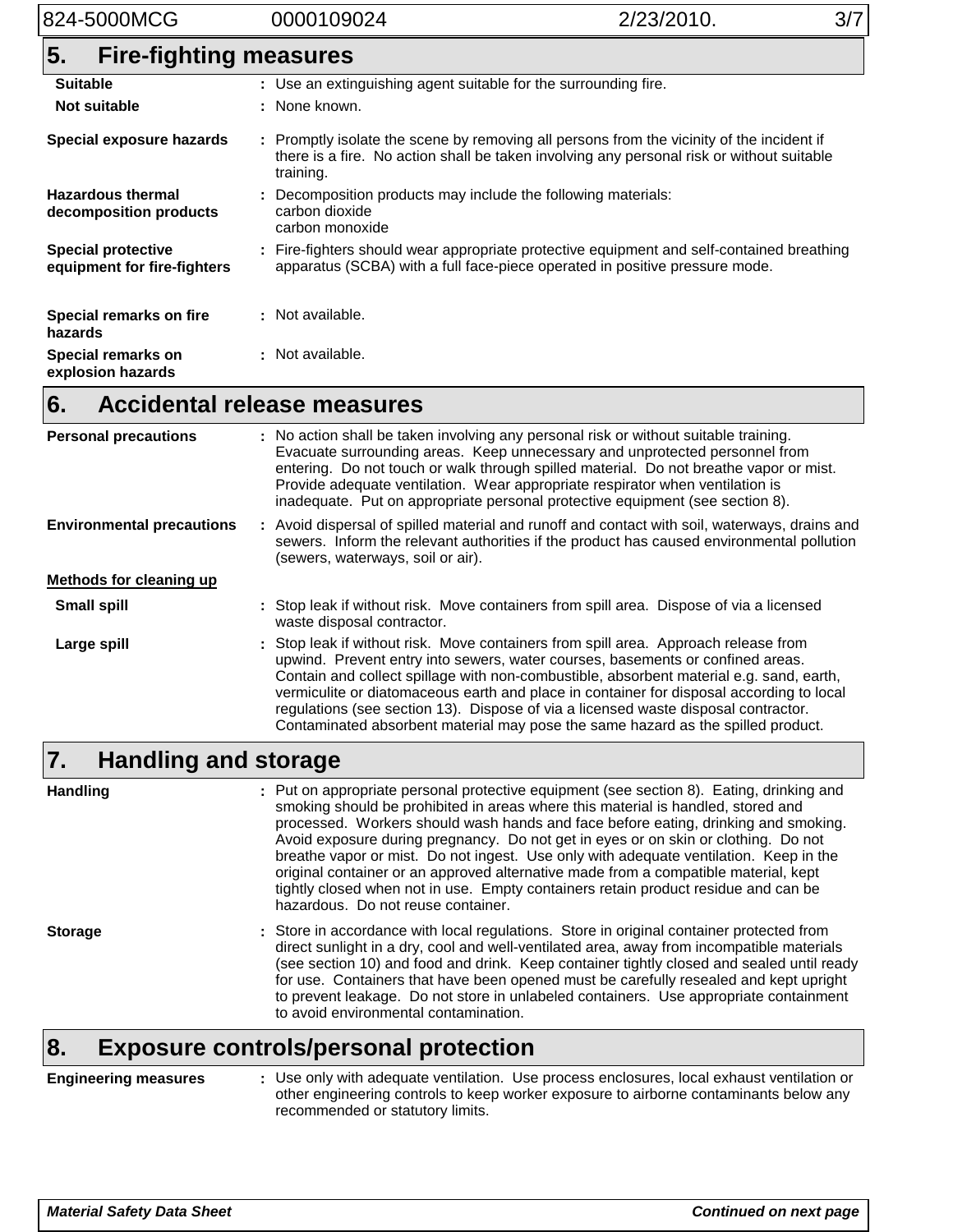| 824-5000MCG                | 0000109024                                                                                                                                                                                                                                    | 2/23/2010.                                                                                                                                                                                                                                                                                                                                                                                                                                                        | 4/7 |
|----------------------------|-----------------------------------------------------------------------------------------------------------------------------------------------------------------------------------------------------------------------------------------------|-------------------------------------------------------------------------------------------------------------------------------------------------------------------------------------------------------------------------------------------------------------------------------------------------------------------------------------------------------------------------------------------------------------------------------------------------------------------|-----|
| 8.                         | <b>Exposure controls/personal protection</b>                                                                                                                                                                                                  |                                                                                                                                                                                                                                                                                                                                                                                                                                                                   |     |
| <b>Hygiene measures</b>    | : Wash hands, forearms and face thoroughly after handling chemical products, before<br>are close to the workstation location.                                                                                                                 | eating, smoking and using the lavatory and at the end of the working period. Appropriate<br>techniques should be used to remove potentially contaminated clothing. Wash<br>contaminated clothing before reusing. Ensure that eyewash stations and safety showers                                                                                                                                                                                                  |     |
| <b>Personal protection</b> | Selection of personal protective equipment (PPE) is to be established by the employer<br>performing a PPE hazard assessment. In the U.S.A, OSHA requires completion of a<br>documented PPE hazard assessment as described in 29 CFR 1910.132. |                                                                                                                                                                                                                                                                                                                                                                                                                                                                   |     |
| <b>Respiratory</b>         | : Use properly fitted respiratory protection complying with an approved standard if a risk<br>the selected respirator.<br>protective equipment should be used.                                                                                | assessment indicates this is necessary. Respirator selection must be based on known<br>or anticipated exposure levels, the hazards of the product and the safe working limits of<br>Dry sanding, flame cutting and/or welding of the dry paint film will give rise to dust and/or<br>hazardous fumes. Wet sanding/flatting should be used wherever possible. If exposure<br>cannot be avoided by the provision of local exhaust ventilation, suitable respiratory |     |
| <b>Hands</b>               | necessary.                                                                                                                                                                                                                                    | Chemical-resistant, impervious gloves complying with an approved standard should be<br>worn at all times when handling chemical products if a risk assessment indicates this is                                                                                                                                                                                                                                                                                   |     |
| <b>Eyes</b>                | dusts.                                                                                                                                                                                                                                        | Safety eyewear complying with an approved standard should be used when a risk<br>assessment indicates this is necessary to avoid exposure to liquid splashes, mists or                                                                                                                                                                                                                                                                                            |     |
| <b>Skin</b>                | : Personal protective equipment for the body should be selected based on the task being<br>this product.                                                                                                                                      | performed and the risks involved and should be approved by a specialist before handling                                                                                                                                                                                                                                                                                                                                                                           |     |
| Other protection           | : Not available.                                                                                                                                                                                                                              |                                                                                                                                                                                                                                                                                                                                                                                                                                                                   |     |

### **Physical and chemical properties 9.**

| <b>Physical state</b>             | : Liquid.                                                                           |
|-----------------------------------|-------------------------------------------------------------------------------------|
| <b>Burning time</b>               | : Not applicable.                                                                   |
| <b>Burning rate</b>               | : Not applicable.                                                                   |
| Color                             | : Not available.                                                                    |
| Odor                              | : Not available.                                                                    |
| <b>Taste</b>                      | : Not available.                                                                    |
| Molecular weight                  | : Not applicable.                                                                   |
| <b>Molecular formula</b>          | : Not applicable.                                                                   |
| pH                                | : Not available.                                                                    |
| <b>Boiling/condensation point</b> | : 65 to 171.11 $C(149)$ to 340 F)                                                   |
| <b>Melting/freezing point</b>     | : Not available.                                                                    |
| <b>Critical temperature</b>       | : Not available.                                                                    |
| <b>Relative density</b>           | : 0.993                                                                             |
| Vapor density                     | : Lighter than air                                                                  |
| <b>Volatility</b>                 | $: 94.37\%$ (w/w)                                                                   |
| <b>Odor threshold</b>             | : Not available.                                                                    |
| <b>Evaporation rate</b>           | : Highest known value: Greater than 1. (methyl alcohol) compared with butyl acetate |
| <b>Viscosity</b>                  | : Not available.                                                                    |
| Ionicity (in water)               | : Not available.                                                                    |
| <b>Dispersibility properties</b>  | : Not available.                                                                    |
| <b>Solubility</b>                 | : Not available.                                                                    |
|                                   |                                                                                     |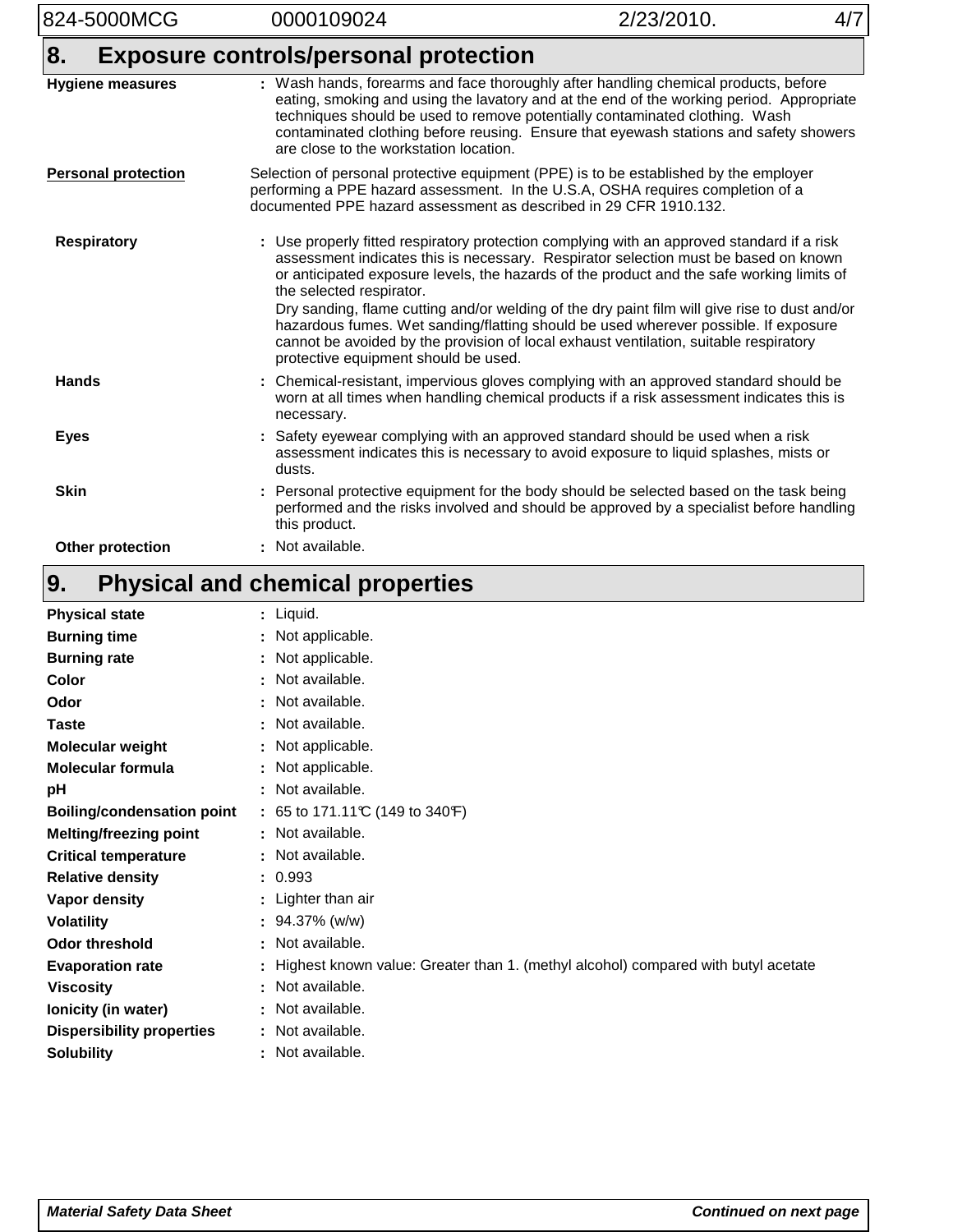# **Stability and reactivity 10.**

| <b>Chemical stability</b>                    | : The product is stable, under normal conditions of storage and use.                                        |
|----------------------------------------------|-------------------------------------------------------------------------------------------------------------|
| <b>Hazardous polymerization</b>              | : Will not undergo hazardous polymerization.                                                                |
| <b>Conditions to avoid</b>                   | : No specific data.<br>Other Conditions to avoid: freezing, drying out,                                     |
| <b>Materials to avoid</b>                    | : Reactive or incompatible with the following materials: oxidizing materials, metals, acids<br>and alkalis. |
| <b>Hazardous decomposition</b><br>products   | : Not available.                                                                                            |
| <b>Possibility of hazardous</b><br>reactions | : Under normal conditions of storage and use, hazardous reactions will not occur.                           |

# **11. Toxicological information**

| <b>Acute toxicity</b>                            |                                    |                                       |                                         |                                             |
|--------------------------------------------------|------------------------------------|---------------------------------------|-----------------------------------------|---------------------------------------------|
| <b>Product/ingredient name</b>                   | Result                             | <b>Species</b>                        | <b>Dose</b>                             | <b>Exposure</b>                             |
| 2-butoxyethanol                                  | LD50 Dermal                        | Rabbit                                | $220$ mg/kg                             |                                             |
|                                                  | LD50 Oral                          | Rat                                   | 470 mg/kg                               | $\overline{\phantom{a}}$                    |
|                                                  | <b>LC50</b> Inhalation<br>Vapor    | Rat                                   | 450 ppm                                 | 4 hours                                     |
| methyl alcohol                                   | LD50 Dermal                        | Rabbit                                | 12800 mg/kg                             | $\overline{\phantom{a}}$                    |
|                                                  | LD50 Oral                          | Rat                                   | 5045 mg/kg                              |                                             |
|                                                  | <b>LC50</b> Inhalation             | Rat                                   | 64000 ppm                               | 4 hours                                     |
|                                                  | Vapor                              |                                       |                                         |                                             |
| Carcinogenicity                                  |                                    |                                       |                                         |                                             |
| Not available.                                   |                                    |                                       |                                         |                                             |
| <b>Mutagenicity</b>                              |                                    |                                       |                                         |                                             |
| <b>Product/ingredient name</b><br>Not available. | <b>Test</b>                        | <b>Experiment</b>                     |                                         | <b>Result</b>                               |
| <b>Teratogenicity</b>                            |                                    |                                       |                                         |                                             |
| <b>Product/ingredient name</b><br>methyl alcohol | Result<br>Positive -<br>Unreported | <b>Species</b><br>Mammal -<br>species | <b>Dose</b><br>$\overline{\phantom{0}}$ | <b>Exposure</b><br>$\overline{\phantom{a}}$ |
|                                                  |                                    | unspecified                           |                                         |                                             |

# **12. Ecological information**

Data available upon request.

#### **Disposal considerations 13.**

**Waste disposal**

The generation of waste should be avoided or minimized wherever possible. Empty **:** containers or liners may retain some product residues. This material and its container must be disposed of in a safe way. Dispose of surplus and non-recyclable products via a licensed waste disposal contractor. Disposal of this product, solutions and any byproducts should at all times comply with the requirements of environmental protection and waste disposal legislation and any regional local authority requirements. Avoid dispersal of spilled material and runoff and contact with soil, waterways, drains and sewers.

**Disposal should be in accordance with applicable regional, national and local laws and regulations.**

# **14. Transport information**

Note: Information contained in this section may vary from the actual shipping description depending on quantity in containers, mode of shipment and use of exemptions.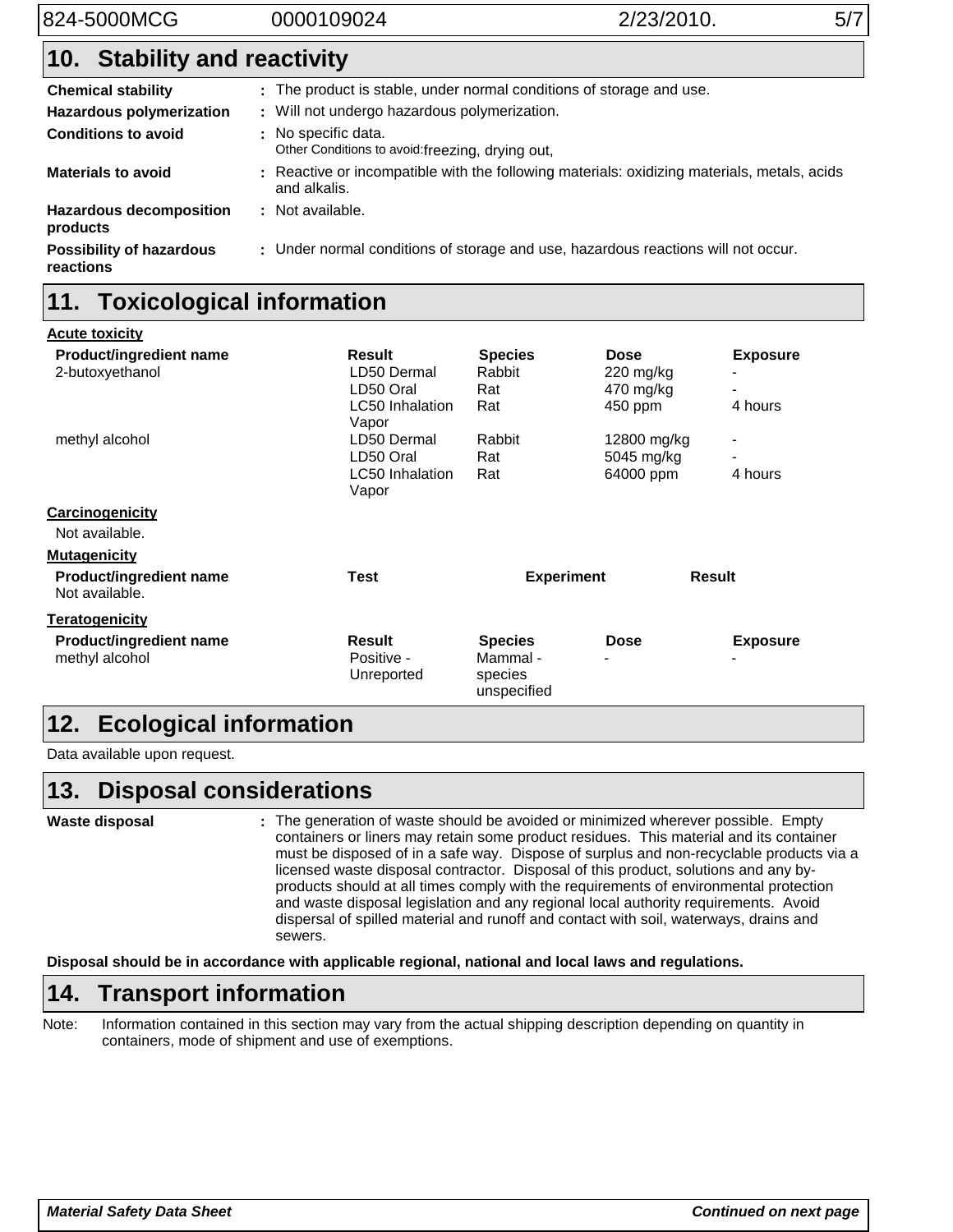| 824-5000MCG                      | 0000109024     |                                | 2/23/2010.     |       |       | 6/7                              |  |  |
|----------------------------------|----------------|--------------------------------|----------------|-------|-------|----------------------------------|--|--|
| 14. Transport information        |                |                                |                |       |       |                                  |  |  |
| <b>Regulatory</b><br>information | UN number      | <b>Proper shipping</b><br>name | <b>Classes</b> | $PG*$ | Label | <b>Additional</b><br>information |  |  |
| <b>DOT Classification</b>        | Not regulated. |                                |                |       |       |                                  |  |  |
| <b>TDG Classification</b>        | Not regulated. |                                |                |       |       |                                  |  |  |
| <b>IMDG Class</b>                | Not regulated. |                                |                |       |       |                                  |  |  |
| <b>IATA-DGR Class</b>            | Not regulated. |                                |                |       |       |                                  |  |  |
| PG <sup>*</sup> : Packing group  |                |                                |                |       |       |                                  |  |  |

#### **Regulatory information 15.**

## **United States**

**U.S. Federal regulations** : United States inventory (TSCA 8b) : All components are listed or exempted.

**Clean Air Act (CAA) 112 regulated toxic substances**: styrene; methyl alcohol **(HAPS)**

## **SARA 313**

| Form R - Reporting<br>requirements                                                                                                                                                                           | <b>Product name</b><br>: methyl alcohol<br>2-butoxyethanol                                                                                                                                                                    |              | <b>CAS number</b><br>67-56-1<br>111-76-2                    | <b>Concentration</b><br>4.00<br>1.29         |  |
|--------------------------------------------------------------------------------------------------------------------------------------------------------------------------------------------------------------|-------------------------------------------------------------------------------------------------------------------------------------------------------------------------------------------------------------------------------|--------------|-------------------------------------------------------------|----------------------------------------------|--|
|                                                                                                                                                                                                              | SARA 313 notifications must not be detached from the MSDS and any copying and redistribution of the MSDS shall<br>include copying and redistribution of the notice attached to copies of the MSDS subsequently redistributed. |              |                                                             |                                              |  |
| <b>California Prop. 65</b>                                                                                                                                                                                   |                                                                                                                                                                                                                               |              |                                                             |                                              |  |
| Not applicable.                                                                                                                                                                                              |                                                                                                                                                                                                                               |              |                                                             |                                              |  |
| <b>Ingredient name</b>                                                                                                                                                                                       | <b>Cancer</b>                                                                                                                                                                                                                 | Reproductive | No significant risk<br><u>level</u>                         | <b>Maximum</b><br>acceptable dosage<br>level |  |
| Not applicable.                                                                                                                                                                                              |                                                                                                                                                                                                                               |              |                                                             |                                              |  |
| Canada                                                                                                                                                                                                       |                                                                                                                                                                                                                               |              |                                                             |                                              |  |
| <b>Canada inventory</b>                                                                                                                                                                                      | : All components of this product are on the CEPA DSL inventory.                                                                                                                                                               |              |                                                             |                                              |  |
| This product has been classified in accordance with the hazard criteria of the Controlled Products Regulations<br>and the MSDS contains all the information required by the Controlled Products Regulations. |                                                                                                                                                                                                                               |              |                                                             |                                              |  |
| <b>International regulations</b>                                                                                                                                                                             |                                                                                                                                                                                                                               |              |                                                             |                                              |  |
| <b>International lists</b>                                                                                                                                                                                   | : Australia inventory (AICS): Not determined.<br>China inventory (IECSC): Not determined.<br><b>Japan inventory: Not determined.</b><br>Korea inventory: Not determined.<br>Philippines inventory (PICCS): Not determined.    |              | New Zealand Inventory of Chemicals (NZIoC): Not determined. |                                              |  |

\*\* All values in this section reported as percentage by weight, unless otherwise specified.

#### **Other information 16.**

**HMIS III ® Hazardous Material Information System (U.S.A.)**

| <b>Health</b>              |  |  |
|----------------------------|--|--|
| <b>Flammability</b>        |  |  |
| <b>Physical hazards</b>    |  |  |
| <b>Personal protection</b> |  |  |

**Caution: HMIS III ® ratings are based on a 0-4 rating scale, with 0 representing minimal hazards or risk, and 4 representing severe hazards or risk. Although HMIS III ® ratings are not required on MSDSs under 29 CFR 1910.1200, the preparer may choose to provide them. HMIS III ® ratings are to be used with a fully implemented HMIS III ® program. HMIS III ® is a registered mark of the National Paint & Coatings Association (NPCA).**

**The customer is responsible for determining the PPE code for this material.**

**:**

Other special considerations : Not available.